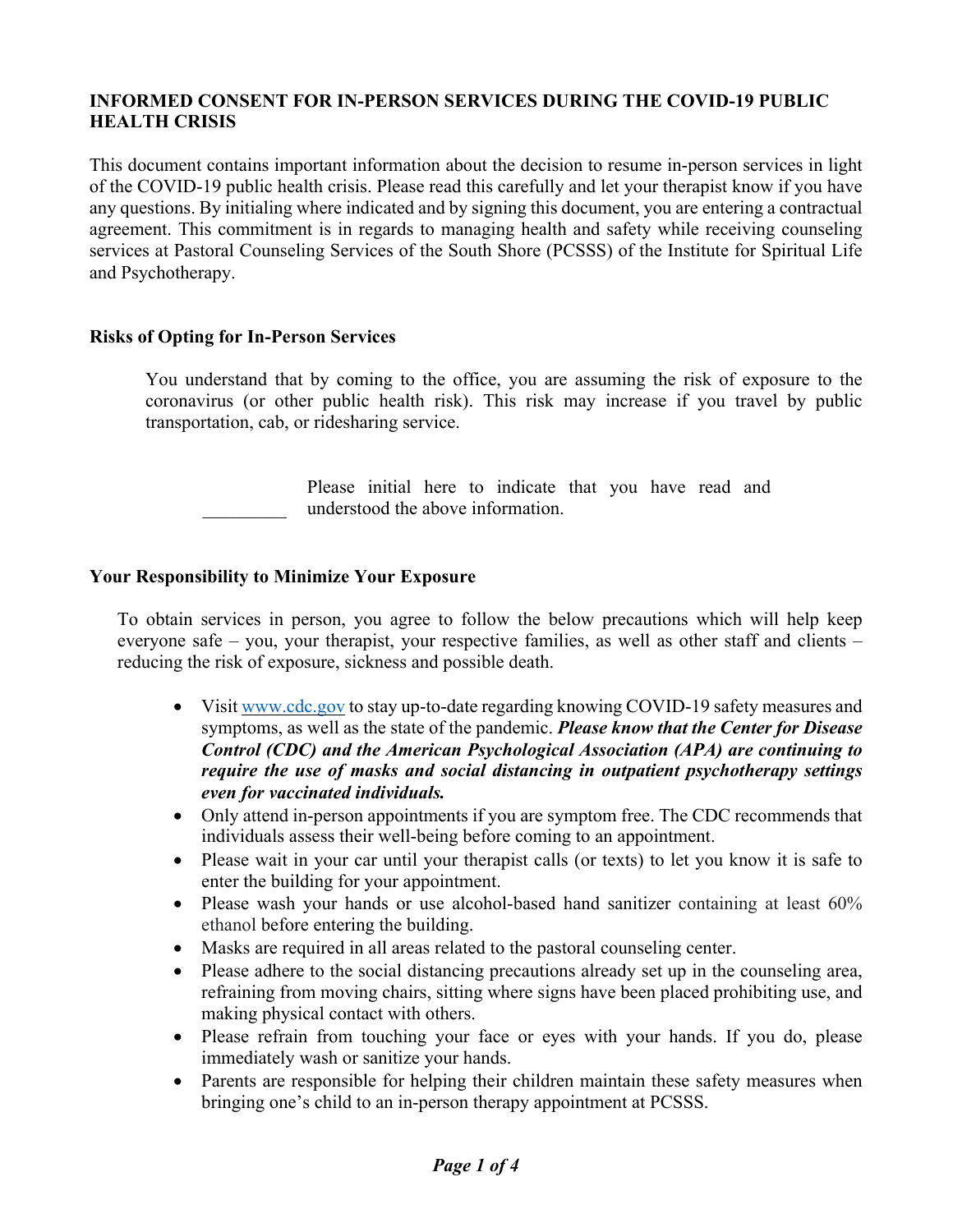- Use of the Waiting Area will be temporarily restricted to individuals attending psychotherapy sessions. All other persons accompanying you to an in-person psychotherapy session must remain outside the counseling center.
- If you or someone with whom you have regular physical contact have a job or life responsibilities that expose you to other people who are infected or are at high risk for infection, please inform your therapist.
- If you have tested positive for the virus and/or have been in known contact with someone who has tested positive for the infection within the last 14 days, inform your therapist immediately. When appropriate, therapy will resume by telehealth.
- Disregard for these safety measures may prevent meeting in-person, limiting psychotherapy sessions to a telehealth arrangement.
- The above precautions may change as local, state or federal orders or guidelines are published. Any changes made to the above procedures will be discussed in therapy as needed.

Please initial here to indicate that you have read and understood the above information.

## **PCSSS Commitment to Minimizing Exposure**

PCSSS has taken steps to reduce the risk of spreading the coronavirus within the office. These efforts have also been posted on our website (www.islpma.org) and at each of our offices. Recommended safety measures can also be found at www.cdc.gov. Should you need help locating where this information is posted, please ask your therapist. Please also ask your therapist if you have any questions about these efforts.

Here is a list of safety measures PCSSS staff are committed to upholding:

- Disposable masks are available inside each counseling center entrance.
- Hand soap and water are readily available in each bathroom.
- Social distancing practices will remain in effect.
- Alcohol-based hand sanitizer containing at least 60% ethanol is easily accessible in each counseling office as well as in common areas for each counseling center.
- An infrared air filtration system is used at our main office in Hanover.
- Seating in common areas and therapy rooms has been arranged for social distancing.
- Appointments will be scheduled at intervals limiting how many people will be in the building at any one time.
- Commonly touched items (e.g., pens, clipboards, etc.) are sanitized after each use.
- Hand-free trash receptacles are accessible in each office and in common areas, including the Waiting Area and entry ways, and will be disposed of at the end of each day.
- Common areas are thoroughly disinfected at the end of each day.
- Therapists can help you process concerns regarding attending in-person sessions while not knowing as to whether or not others present in the building are vaccinated. *The CDC and APA continue to recommend that non-vaccinated individuals continue receiving*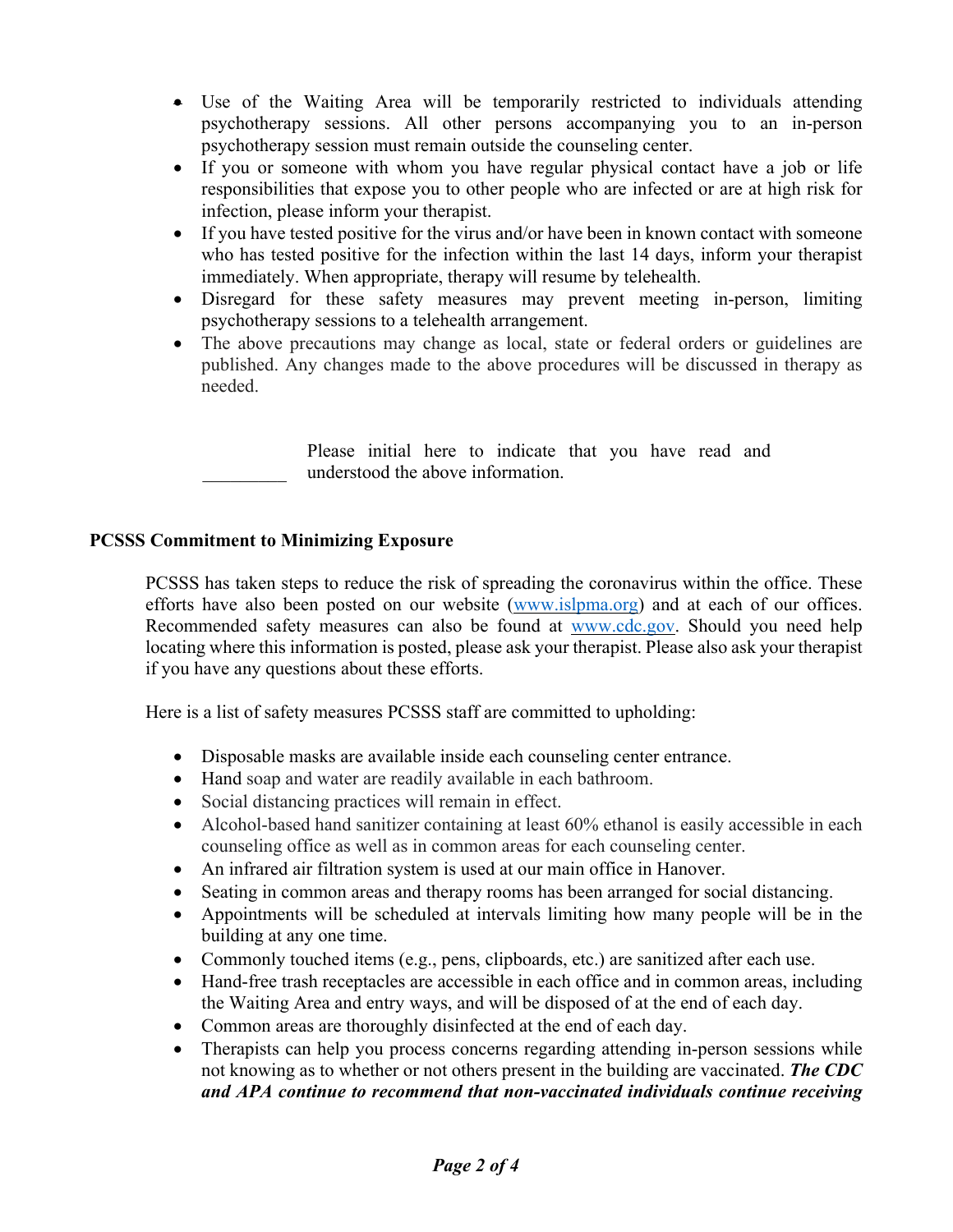*Telepsychology Services until either a few days after receiving their full vaccination and/or herd immunity is reached.*

Please initial here to indicate that you have read and understood the above information.

#### **Decision to Meet Face-to-Face**

We have agreed to meet in person for some or all future sessions. If there is a resurgence of the pandemic or if other health concerns arise, however, we may be required to meet via telehealth. If you have concerns about receiving such telehealth services, please attend to those issues with your therapist beforehand.

If you decide at any time that you would feel safer receiving telehealth psychotherapy, PCSSS will respect that decision. Reimbursement for telehealth services, however, is determined by health insurance companies and applicable law. As such, payment for telehealth would need to be discussed ahead of time with your therapist.

If another public health crisis arises, circumstances may require us to return to telehealth psychotherapy.

> Please initial here to indicate that you have read and understood the above information.

## **In Case of Infection**

PCSSS is committed to adhering to safety guidelines during this public health crisis, minimizing the spread of the COVID-19 virus.

If you attend an appointment and PCSSS staff believe that you may be exhibiting symptoms, or that you may have been exposed, you will be required to leave the office immediately. Followup services by telehealth will be discussed as appropriate between you and your therapist.

If PCSSS staff test positive for the coronavirus, your therapist will notify you so that you can take appropriate precautions.

Clients cancelling in-person appointments due to COVID-19 illness (for oneself or anyone else in the home) with less than a 24-hour notice will not be charged a Late Cancelation/No Show fee. In such cases, please discuss with your therapist the option of reverting to Telehealth.

> Please initial here to indicate that you have read and understood the above information.